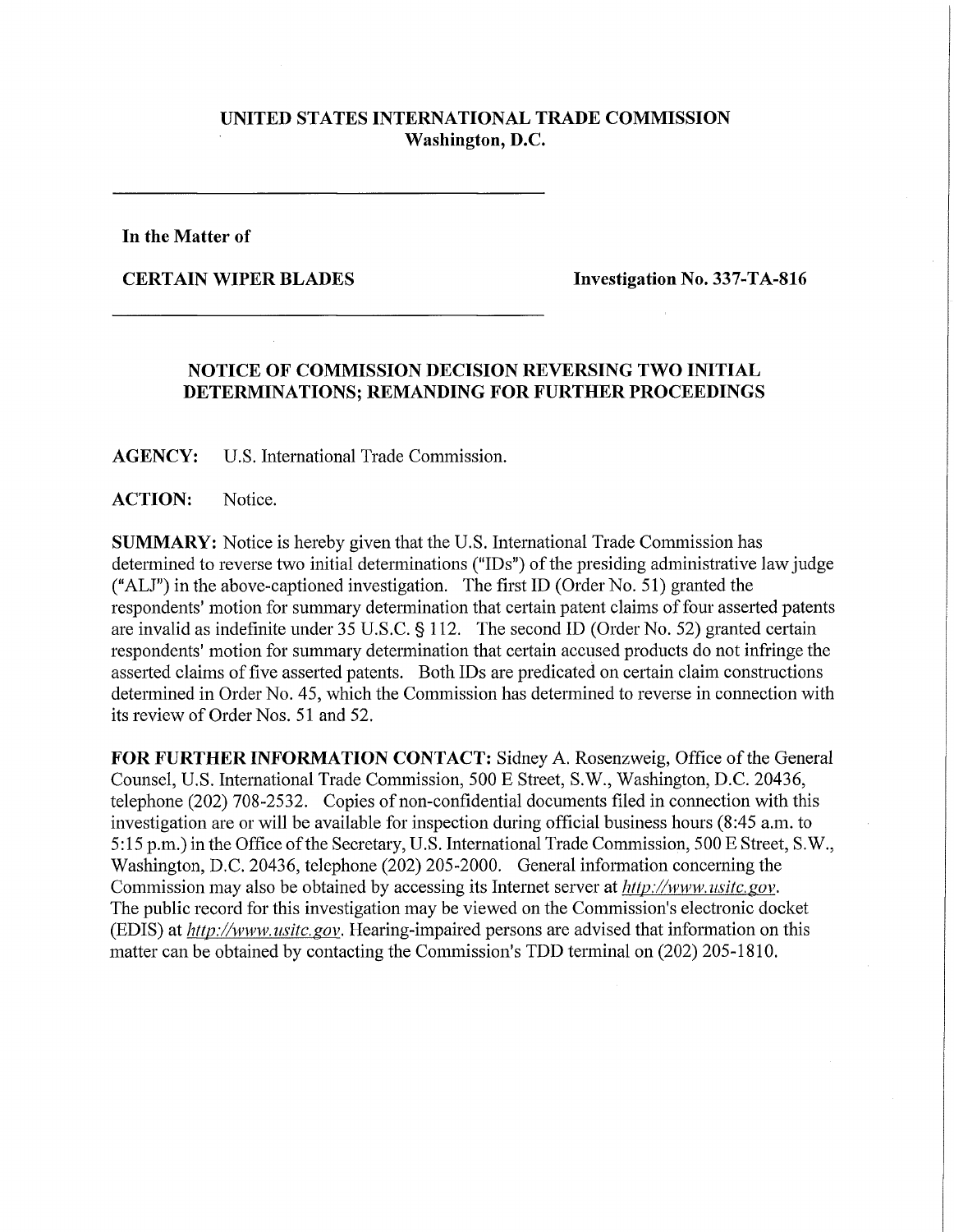**SUPPLEMENTARY INFORMATION:** The Commission instituted this investigation on November 29, 2011, based on a complaint filed by Robert Bosch LLC of Farmington Hills, Michigan ("Bosch") alleging a violation of section 337 of the Tariff Act of 1930, as amended (19 U.S.C. § 1337), in the importation, sale for importation, and sale within the United States after importation of certain wiper blades that infringe certain claims of nine patents: U.S. Patent Nos. 6,523,218; 6,553,607 ("the '607 patent"); 6,611,988 ("the '988 patent"); 6,675,434 ("the '434 patent"); 6,836,926 ("the '926 patent"); 6,944,905 ("the '905 patent"); 6,973,698 ("the '698 patent"); 7,293,321 ("the '321 patent"); and 7,523,520 ("the '520 patent"). 76 *Fed. Reg. 13611.* 

The notice of investigation named thirteen respondents: ADM21 Co., Ltd. of Gyeonggi-do, Korea; ADM21 Co. (North America) Ltd. of Englewood Cliffs, New Jersey; Alberee Products, Inc. d/b/a Saver Automotive Products, Inc. of Baltimore, Maryland; API Korea Co., Ltd. of NamDong-Gu Incheon, Korea; Cequent Consumer Products, Inc. of Solon, Ohio; Corea Autoparts Producing Corp. of Gyeongsangbuk-do, Korea; Danyang UPC Auto Parts Co., Ltd. of Jiangsu, China; Fu-Gang Co., Ltd. of Yilan County, Taiwan; PIAA Corp. USA of Portland, Oregon; Pylon Manufacturing Corp. of Deerfield Beach, Florida; RainEater LLC of Erie, Pennsylvania; Scan Top Enterprise Co., Ltd. of Taipei, Taiwan; and Winplus North America Inc. of Ontario, California. The complaint further alleged that an industry in the United States exists as required by subsection (a)(2) of section 337.

On April 12, 2012, the Commission determined, in relevant part, not to review the ALJ's ID granting Bosch's motion to amend the notice of investigation to add as respondents Daewoo International Corporation of Seoul, Korea, and CAP America, Inc. of Farmington Hills, Michigan.

On October 2, 2012, the ALJ issued Order No. 51, entitled "Initial Determination Granting Respondents' Motion for Summary Determination of Invalidity of Certain Asserted Claims of U.S. Patent Nos. 6,611,988; 6,553,607; 6,836,926; and 6,973,698." Order No. 51 incorporated by reference and attached Order No. 45, which was issued on August 31, 2012 and was entitled "Construing the Terms of the Asserted Claims of the Patents At Issue." Also on October 2, 2012, the ALJ issued Order No. 52, entitled "Initial Determination Granting Respondents Danyang UPC Auto Parts Co., Ltd., Pylon Manufacturing Corp., and Scan Top Enterprise Co., Ltd.'s Motion for Summary Determination of Non-Infringement of All Asserted Claims of U.S. Patent Nos. 6,611,988, 6,944,905, 6,836,926, 7,293,321, and 7,523,520."

On October 10, 2012, Bosch and the Commission investigative attorney ("IA") filed petitions for review of Order No. 51. On October 17,2012, the respondents opposed these petitions.

Also on October 10, 2012, Bosch filed a petition for review of Order No. 52. On October 17, 2012, the IA and the respondents filed oppositions.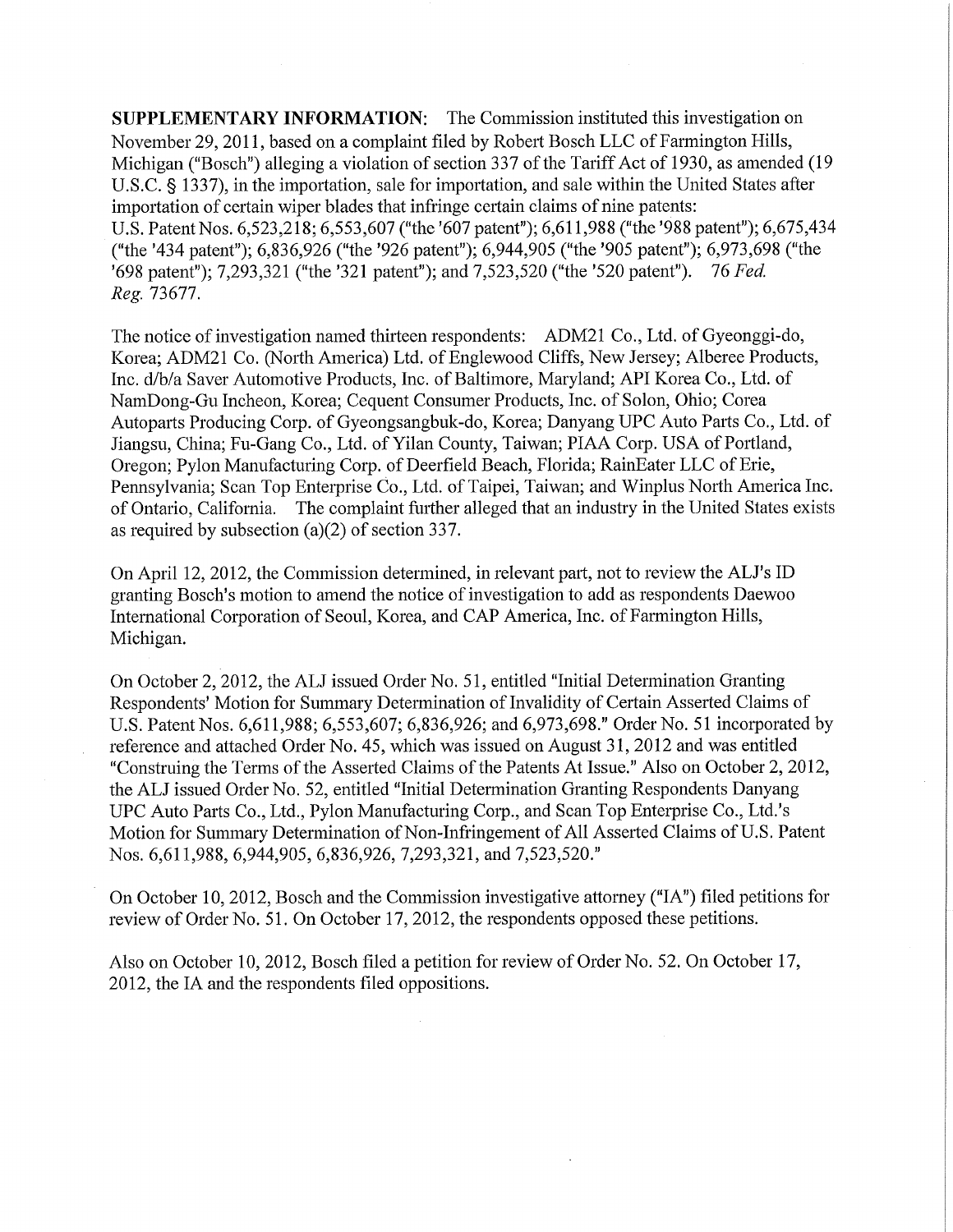On November 1, 2012, the Commission determined to review these IDs. The Commission notice on that date set forth specific questions for further briefing. On November 14, 2012, the parties filed opening briefs in response to the Commission questions, and on November 21, 2012, they filed replies.

On January 15, 2013, the ALJ issued Order No. 63, which found that the accused products of respondents Corea Autoparts Producing Corp., CAP America, Inc., and PIAA Corp. USA (collectively, "the CAP respondents") do not infringe the asserted claims of the '434 patent. Order No. 63 relied upon a disputed claim term construed by the ALJ in Order No. 45, the ALJ's claim construction order. On January 25, 2013, Bosch petitioned for review of Order No. 63. On February 1, 2013, the CAP respondents and the IA filed oppositions to Bosch's petition. On February 15, 2013, the Commission issued a notice reviewing and reversing Order No. 63. On February 19, 2013, the Commission issued an opinion to accompany that notice. The opinion found that the ALJ's claim construction of "detent shoulder" impermissibly incorporated limitations from the '434 patent specification into the asserted claims.

On review of Order No. 51, the Commission has determined that the respondents have not provided clear and convincing evidence that any of the claim terms at issue are invalid as indefinite under 35 U.S.C. § 112(b).

The Commission construes "securing means" and "means for securing" in the asserted claims of the '607 patent pursuant to 35 U.S.C. § 112(f). There is agreement that the recited function for those terms is to "secure the wiper blade to the wiper arm." Order No. 45 at 29. The corresponding structures in the '607 patent specification are "an L-shaped structure on the wiper arm (60 or 208) and a surface on the wiper arm (75 or 206), and equivalents."

For the '988 patent, the Commission construes "considerably shallower" as "considerably lower in height."

For the '926 patent, the Commission finds the "where  $F_{wf}$  is an actual contact force exerted on the wiper blade by the wiper arm (18) in condition when it is pressed against its window" not indefinite and subject to its plain and ordinary meaning.

For the '698 patent, the Commission finds the language "wiper strip having a center section and two end sections, said contact force of said wiper strip being greater in said center section than in at least one of said end two sections" not to be indefinite and affords the language its plain and ordinary meaning. In so finding, the Commission also finds that the terms "center section" and "two end sections" are not indefinite. The Commission finds that the term "a concave curvature that is sharper than the sharpest curvature of a spherically curved window in a region of a wiping field that can be swept across by said wiper blade" is not indefinite. The Commission construes this term as "a concave curvature that is greater than the greatest curvature of a window having at least one radius of curvature in a region of a wiping field that can be swept across by the wiper blade."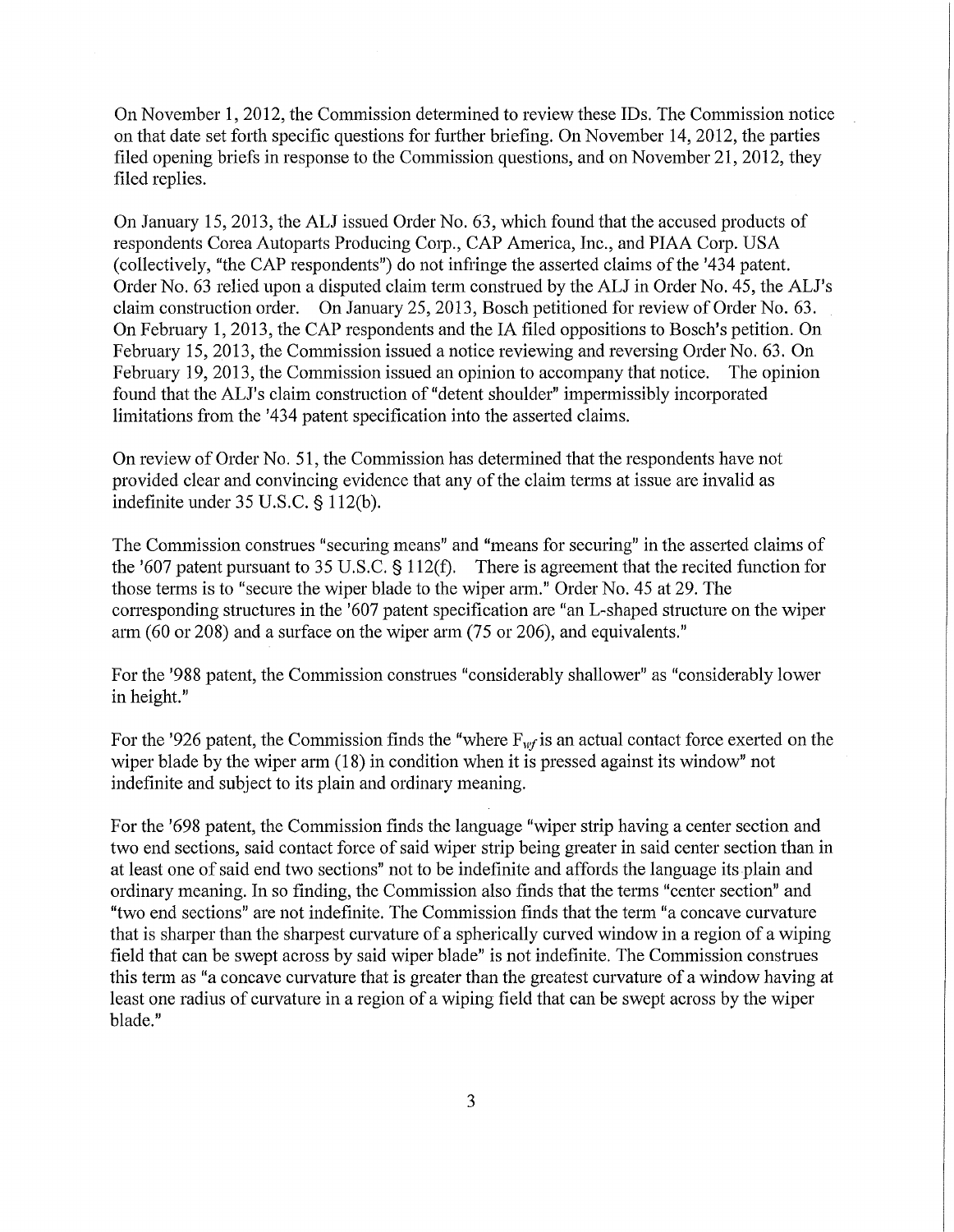On review, the Commission reverses Order No. 52. In Order No. 45, the ALJ construed the term "support element" or "supporting element" in all of the asserted claims of the '988, '926, '905, '321 and '520 patents. He found that the specifications of each of these patents "disclaimed" the use of any brackets, and construed the terms to mean "component of the wiper blade that helps to uniformly distribute force on a windshield and does so without a support bracket design." Order No. 45 at 16. The Commission notice invited briefing on, *inter alia,* the Federal Circuit's decision in *Thorner* v. *Sony Computer Entertainment America LLC,* 669 F.3d 1362, 1366-67 (Fed. Cir. 2012). That decision reiterated the Federal Circuit's standard for "clear disavowal" of claim scope based upon statements in a patent specification. As the court explained: "Mere criticism of a particular embodiment encompassed in the plain meaning of a claim term is not sufficient to rise to the level of clear disavowal." *Id.* at 1366. "It is likewise not enough that the only embodiments, or all of the embodiments, contain a particular limitation." *Id.* at 1366.

Following the methodology of *Thorner,* the Commission finds no clear disavowal of brackets as to the "support element" limitation in the asserted patents at issue. For four of the patents at issue, the following passage (or language substantially identical) is asserted to be the basis for clear disavowal: "The support element thus replaces the costly support bracket design that has two spring strips disposed in the wiper strip which is the kind used in conventional wiper blades . . . ." '926 patent col. 1 lines 21-24; *accord* '905 patent col. 1 line 20-24; '321 patent col. 1 lines 23-29; '520 patent col. 1 lines 31-37. The fifth patent includes that same language, '988 patent col. 1 lines 7-15, as well as an additional statement. That additional statement, which appears in the '988 patent's "Description of the Preferred Embodiments," '988 patent col. 3 lines 38-39, reads as follows: "A wiper blade designed in this way is considerably shallower than a so-called support bracket frame wiper blade, as already noted at the outset here [at col. 1 lines 7-15]. The advantages of a wiper blade that is provided with a spring rail **12** instead of a support frame are considered to be especially its invulnerability to the tendencies to lift away from the window, which tendencies are unavoidable in support bracket frame wiper blades of greater height." *Id.* col. 4 lines 1-7. Such single statements in four of the patents, and two statements in the fifth are insufficient here to provide the clear disavowal required to imbue the term "support element" with a meaning at odds with, and narrower than, that term's ordinary meaning.

The Commission therefore finds that the term "support element" is afforded its plain and ordinary meaning. In view of this construction, the ALJ's basis for finding non infringement as to certain wiper blades in Order No. 52 - that these wiper blades have brackets - is reversed in view of the Commission's claim construction. In so finding, the Commission does not reach the question whether the accused products at issue in Order No. 52 include a support element that satisfies the descriptive limitations in the claims: *e.g.,* a "band-shaped-elongated, spring-elastic" support element (claim 1 of the '988 patent), a "band-like, long-stretched-out, elastic" supporting element (claim 1 of the '321 patent), and so forth. *See* Order No. 45 at 15 (quoting some of the descriptors). (The parties did not seek constructions of these descriptive terms, which, in any event, are composed of simple English words that are used in their ordinary descriptive sense.) Such infringement determinations for each asserted patent claim are questions of fact to be decided by the ALJ in the first instance.